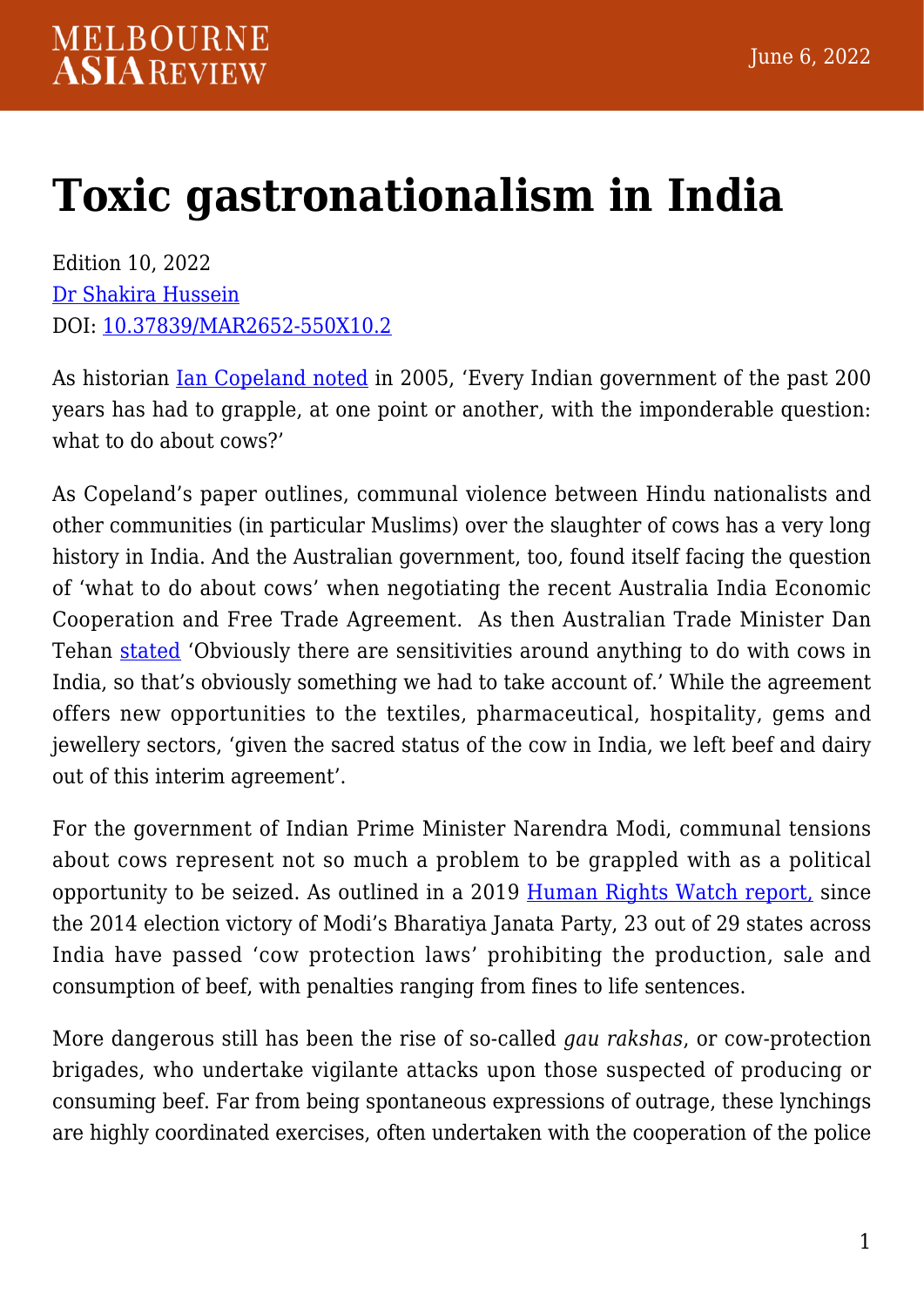and the tacit or explicit approval of powerful politicians. As has become commonplace with hate crimes around the globe, the perpetrators often film their crimes and post the footage to social media as a means of both generating terror among targeted communities and gaining celebrity status among those who share their ideology. In many cases, the perpetrators of the attacks have escaped punishment, while family members of the victims have been prosecuted for collusion in their loved ones' alleged crimes against cows. Although the number of lynchings declined during the COVID-19 pandemic, they have continued in high enough numbers to maintain fear among potential victims. While the majority of the victims have been Muslim, Dalit and Adivasi communities have also been subjected to threats, abuse and violent attacks in the name of cow protection.

The definition of 'sacred cows' is usefully flexible. Only the Indian native cow is regarded as sacred, with other bovines such as buffalo considered legitimate sources of food. Scholar Yamani Narayan refers to this hierarchy as ['casteised speciesism'](https://www.tandfonline.com/doi/abs/10.1080/00856401.2018.1419794?needAccess=true&journalCode=csas20) with native Indian cows representing Hindu purity while buffalo, crossbred and Jersey cows occupy a similar status to Dalits. This explains the apparently contradictory situation in which a nation with stringent cow protection laws is also one of the [world's largest exporters of beef—](https://www.statista.com/statistics/917207/top-exporters-of-beef-global/)sourced of course from buffalo rather than from sacred Indian native cows. However, any meat may be considered 'potential beef' when the mob or the authorities need a pretext to attack members of targeted communities.

Cow protection is far from the only issue deployed by Hindu nationalists against minoritised communities in India. Other examples include the so-called ['love jihad'](https://www.theguardian.com/world/2022/jan/21/they-cut-him-into-pieces-indias-love-jihad-conspiracy-theory-turns-lethal) conspiracy theory which alleges that Muslim men are seducing and/or abducting Hindu women and girls as a form of demographic conquest, as well as the ['corona](https://www.aljazeera.com/opinions/2020/4/18/how-the-coronavirus-outbreak-in-india-was-blamed-on-muslims) [jihad'](https://www.aljazeera.com/opinions/2020/4/18/how-the-coronavirus-outbreak-in-india-was-blamed-on-muslims) theory which blamed the spread of COVID-19 on Muslims intent on infecting the Hindu nation. However, it is perhaps unsurprising that beef has played such a prominent role in the current wave of Islamophobia fermented by the BJP and other Hindutva organisations such as the RSS and the Shiv Sena. They can, after all, point to Article 48 of the [Indian Constitution](https://scroll.in/article/998735/cow-protection-was-a-sensitive-subject-in-india-even-when-the-constitution-was-being-framed), which does not prohibit cow slaughter but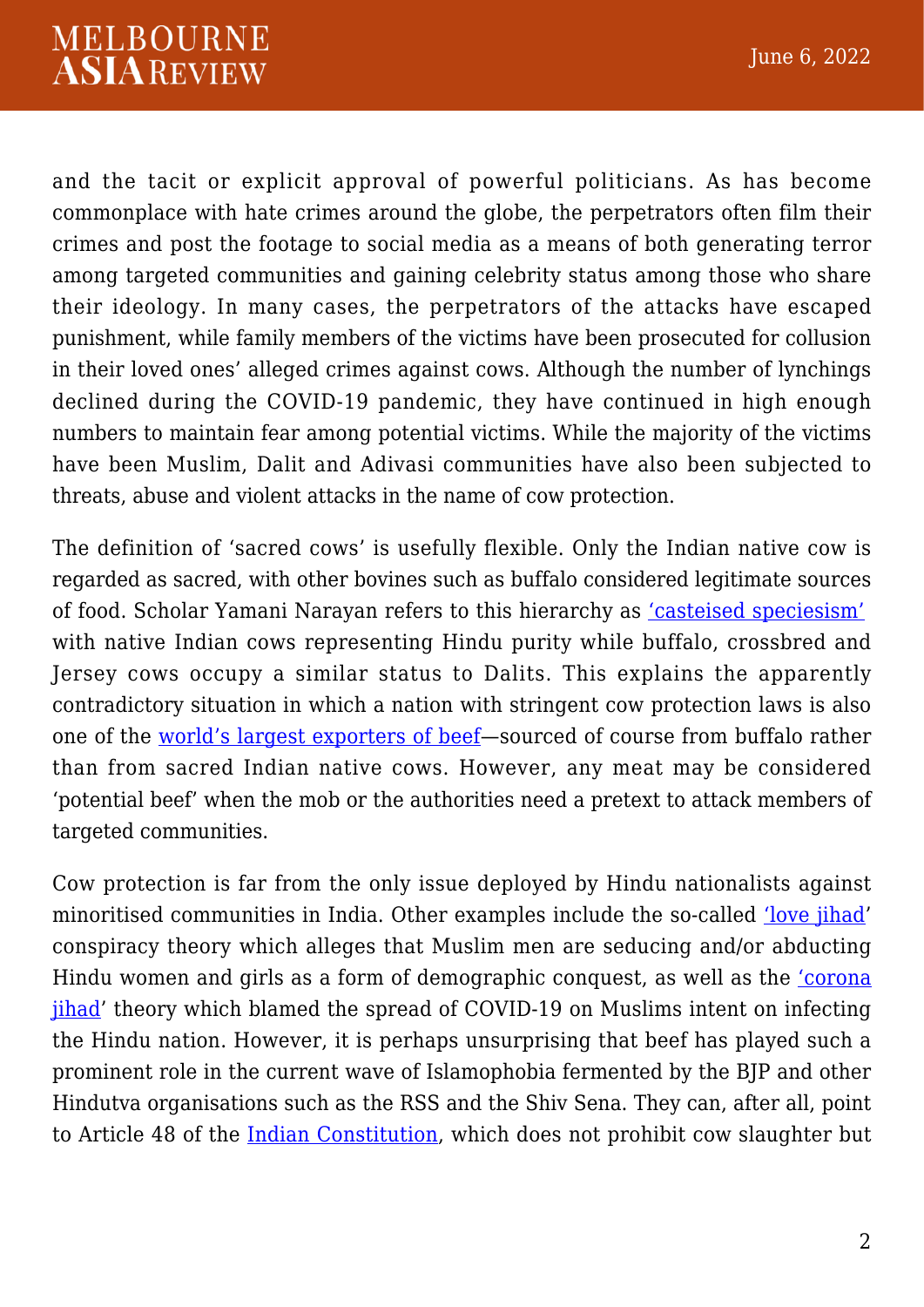does provide a 'directive principle' under which the state shall 'take steps for improving the breeds and prohibiting the slaughter of cows and calves'. Cow protection laws in various forms were in place in several states even before Modi's election promise to turn back what he called a 'pink revolution' (pink referring to the colour of freshly-slaughtered meat). And food in general has a well-established role in establishing caste hierarchy. As anthropologist [Dolly Kikon](https://www.tandfonline.com/doi/full/10.1080/01419870.2021.1964558?src=recsys) has noted, '[a]n integral part Brahminical power is based on is based on regulating and upholding dietary taboos based on caste ideology', with 'outsiders' such as Dalits and tribal migrants from Nagaland mocked for their consumption of 'shit', smelly food, which renders their bodies abhorrent to higher-ranking caste Hindus.

The consequences of the cow protection campaign extend well beyond arrests and physical attacks. Low-income Dalit, Adivasi and and Muslim communities have suffered the loss of livelihoods in the herding, slaughtering and tanning industries, as well as the loss of the affordable source of protein that beef has long provided to those Indians willing to consume it. And while India's so-called 'wandering cows'—male calves and adult cows that have reached the end of their milk-producing lives—are spared the slaughterhouse, they are instead condemned to die long, slow deaths from neglect and starvation. *Gaushalas* (cow rescue shelters) provide photo opportunities in which Hindu nationalist politicians garland retired cows with flowers. However, they do not have the capacity to house more than a small proportion of India's abandoned cattle. As *Wired* magazin[e reports](https://thewire.in/agriculture/gau-raksha-bovine-economy-agricultural-produce), farmers engaged in other forms of agriculture are reluctant to fence off their fields of grain and legumes with barbed wire, for fear of retribution for any accidental injury to a cow. Anger about the damage caused by stray cattle has become a major issue even among the BJP's own supporters. During the 2022 election campaign in Utter Pradesh, protests by farmers prompted the BJP Chief Minister to promise compensation to those who had lost crops to stray cows, while Modi claimed to be establishing a scheme which would make cow dung financially lucrative.

Like their Salfi Muslim counterparts, Hindu nationalists see themselves as reviving a glorious historical past while simultaneously claiming to be at the cutting edge of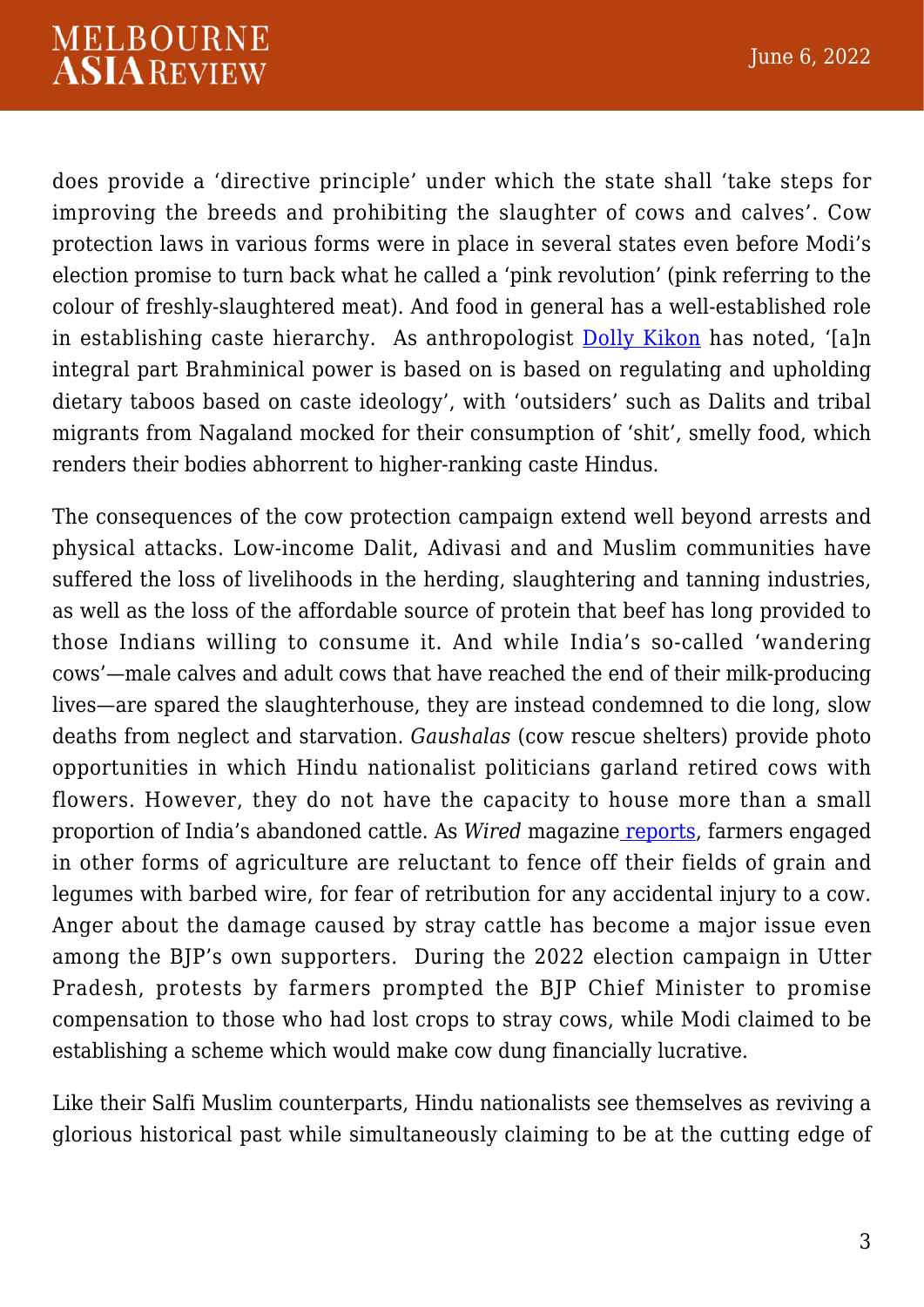contemporary scientific methods. Their claim that the consumption of beef was unknown in India prior to its conquest by Muslim invaders has been contested by academics such as Wendy Doniger, as well as by Dalit advocates, most notably B.R Ambedkar, the jurist and social reformer best known for his role in drafting the Indian Constitution. Doniger notes that Vedic texts instruct followers to slaughter a bull or cow to celebrate the arrival of quests. For his part, Dr Ambedkar [wrote](https://navayana.org/products/beef-brahmins-broken-men/?v=79cba1185463) that in ancient India, '[f]or the Brahmin, every day was beef-steak day', since Brahmins during that era had ready access to beef from cows sacrificed in the temple.

But while BJP politicians claim that abstinence from beef consumption is rooted in age-old tradition, they also boast about their use of innovative technology in enforcing the ban on beef. As A. Parikh and Clara Miller have [documented](https://edgeeffects.net/beef-testing-beef-ban/), these technological methods include installing cameras in slaughterhouses to monitor for any covert beef production, Unique Cattle Identifier numbers, which track cows throughout their life-cycle, geotagging livestock farmers' homes and 'beef detection kits' deployed in Maharastra state, which supposedly allow police to immediately distinguish between beef and permissible meats such as lamb. These innovations provide Hindu nationalists with images of clean efficiency and modernity to contrast against the brutal images of the *gau raskak* vigilante attacks. These measures are said to provide protection both for cows and for those humans wrongly accused of harming them. However, for minoritised communities, the price of this unreliable defence against false accusations is being ensnared an ever-expanding system of surveillance and control.

Cow protection for the most part has been a domestic issue in Indian politics, with Hindu nationalists seeking only to ban beef within India and to a lesser extent its global diaspora. Loyalty to the Mother Cow therefore does not prevent India from engaging in diplomatic relationships with nations where beef-eating is common practice, nor does it hinder warm exchanges between Modi and beef-eating heads of state such as Donald Trump and Australian Prime Minister Scott Morrison. Shared economic and security interests and as political anthropologist [Irfan Ahmed](https://theconversation.com/modis-polarising-populism-makes-a-fiction-of-a-secular-democratic-india-80605) illustrates, shared Islamophobia are much more important than differing dietary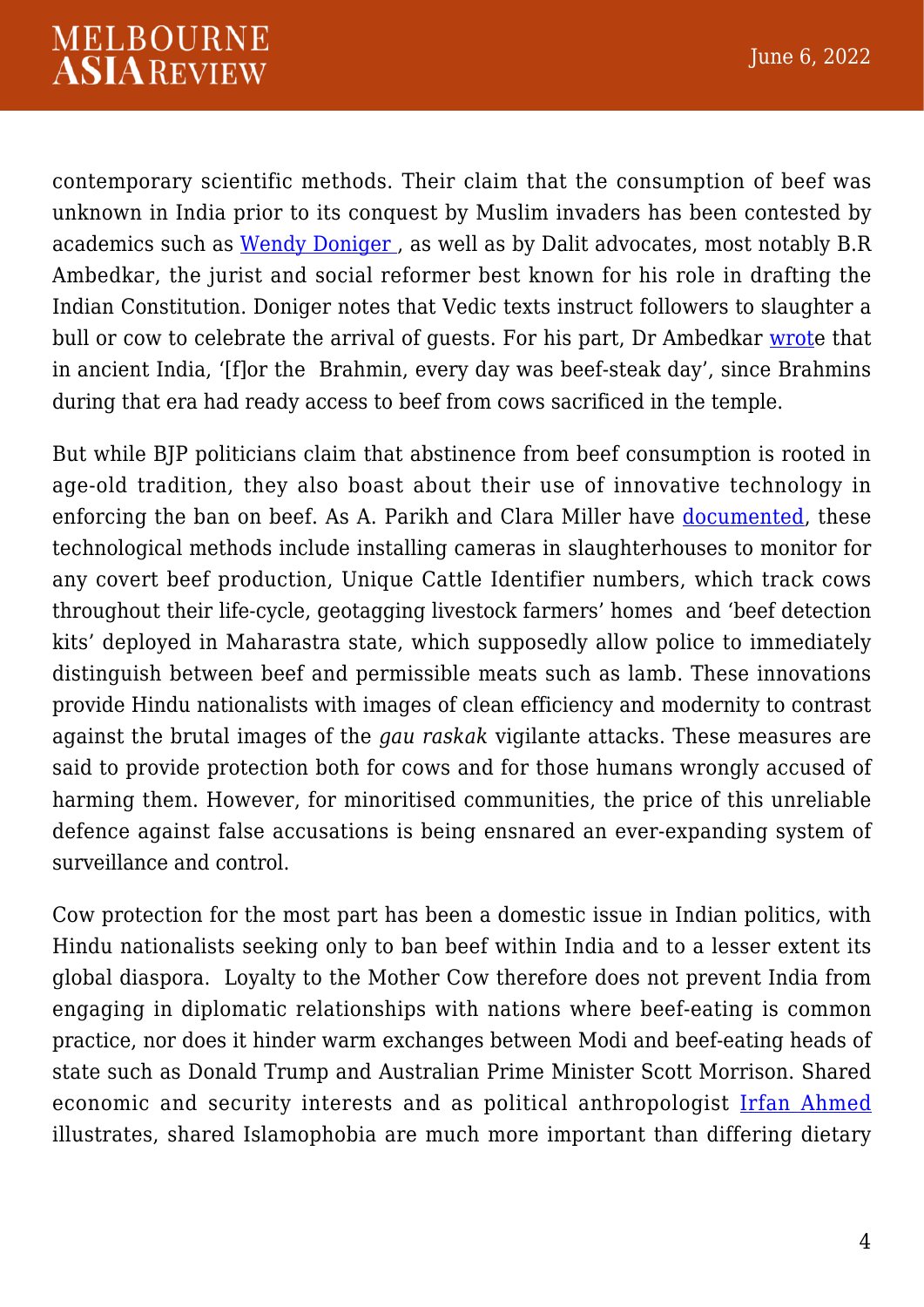regimes.

However, as the exclusion of beef and dairy from the Australia-India Economic and Free Trade Agreement illustrates, governments and corporations outside India cannot afford to ignore Hindu sensibilities in regard to food. In 2017, the Indian government lodged an *[official diplomatic protest](https://www.news.com.au/finance/business/retail/indian-government-lodge-official-diplomatic-protest-over-lamb-ad-with-hindu-god-lord-ganesha/news-story/16137f258ae8519edfedf84ac114e499)* in response to an advertisement by Meat and Livestock Australia not for beef, but for lamb. The advertisement in question depicted figures from major world religions including Jesus, L. Ron Hubbard, and Zeus enjoying a roast lamb dinner under the slogan 'You'll Never Lamb Alone'. Among the dinner guests joining the toast to lamb as 'the meat we can all eat' was the Hindu deity Ganesh–and Lord Ganesh of course is vegetarian. After initially finding that the advertisement did not breach the advertising standards code, the Advertising Standards Board eventually found that it was offensive to those of the Hindu faith, and the advertisement was withdrawn.

At the other end of the ideological spectrum, Dr Ambedkar's great-grandson Rajratna Ambedkar posted a [video](https://timesofindia.indiatimes.com/times-fact-check/news/fact-check-are-brahmins-in-australia-selling-beef-under-brahman-pies-brand/articleshow/74322056.cms) to his Facebook page titled 'Cow is India's Mother. Look who's eating it now'. Rajnatna Ambedkar claimed that Brahmins were guilty of hypocrisy, attacking Muslims in India in the name of protecting the Mother Cow, but establishing a 'Brahman pies', a franchise of beef pie outlets in faraway Australia. Those responsible for Brahman pies were forced to clarify that their company was '100% Australian owned company (not Indian)' and that their product was named after Brahman cattle, not after the Brahmin caste.

It is important to note that India is far from the only society to experience the effects of toxic gastronationalism. In Australia, a [moral panic over halal certification](https://www.crimejusticejournal.com/article/view/770) led to a Senate inquiry into the third-party certification of food in 2015. The outbreak of the COVID-19 pandemic saw a wave of hate attacks against Chinese restaurants across Australia, Europe and North America, while kosher food has been the target of anti-Semitic conspiracy theories for centuries. And South Asian communities in Australia, Europe and North America have themselves been targeted by toxic gastronationalism, with Indian-looking immigrants reviled as 'curry-munchers' who